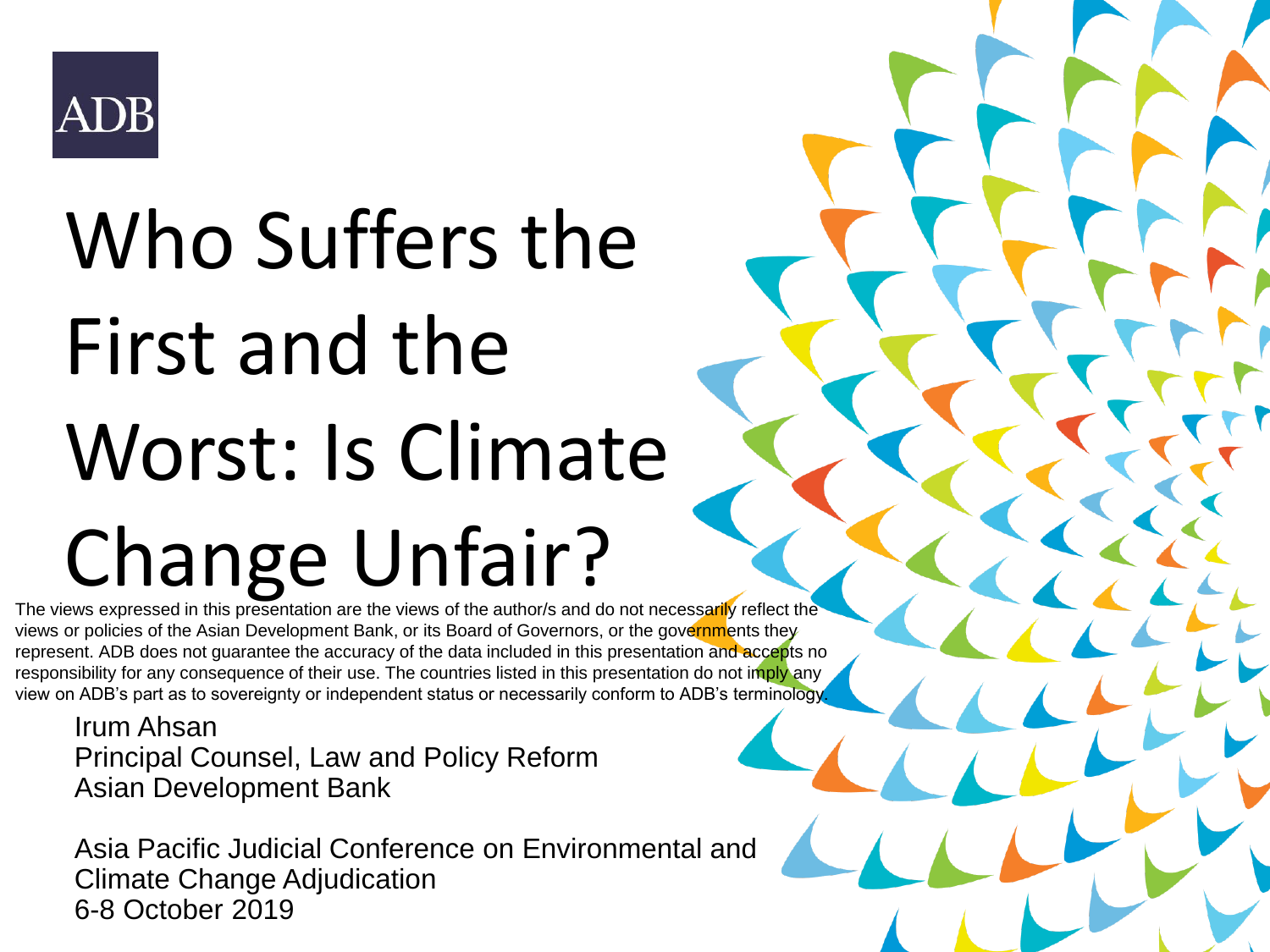

## It's not Rocket Science

## We **Know it** but we **Ignore it**

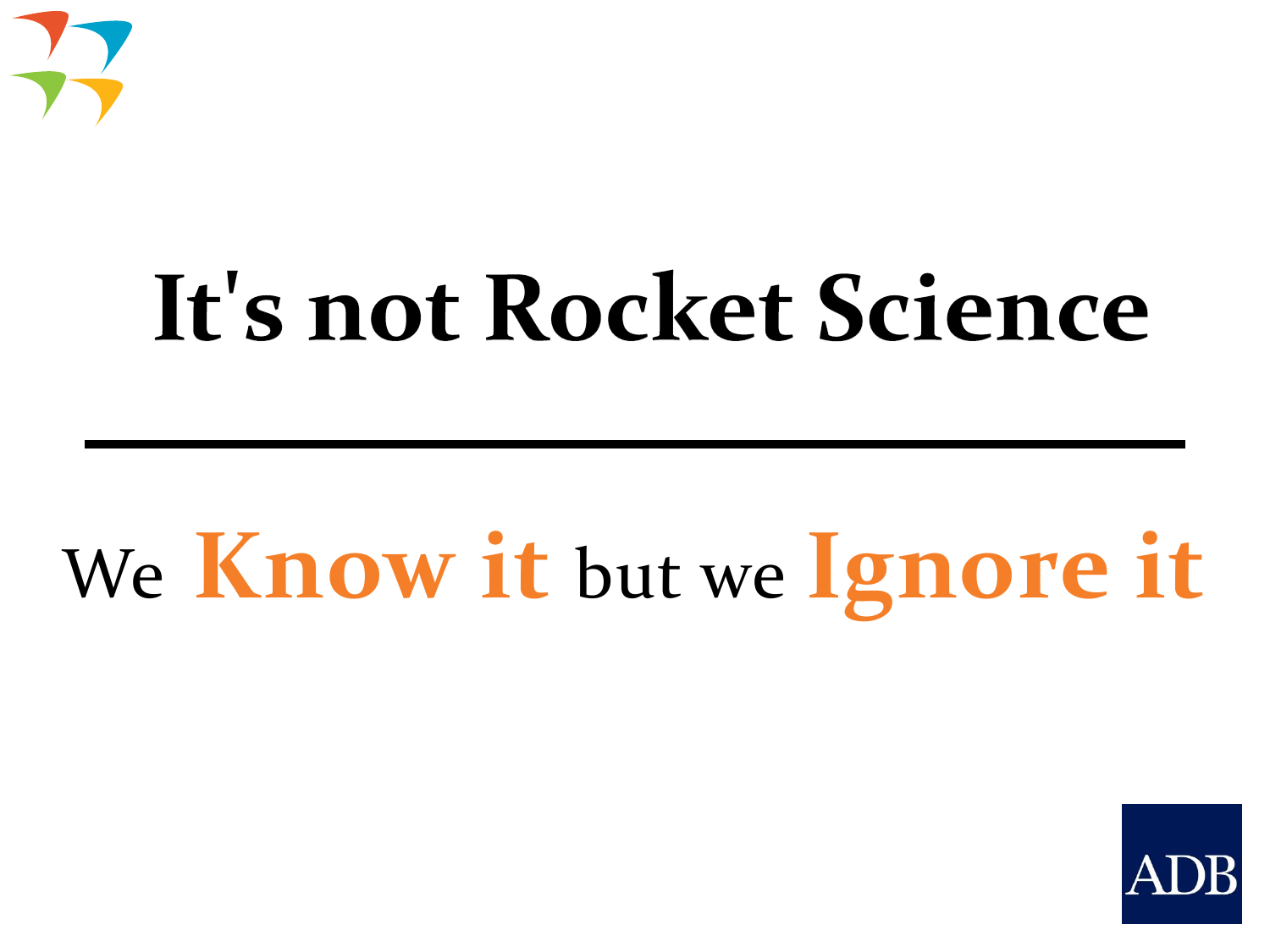

### **OUTLINE**

- Effects of climate change—setting the stage
- Who is vulnerable to climate change impacts?
- Impacts of climate change on vulnerable groups
- Big picture—eminent crisis
- What needs to be done?
- Way forward—questions

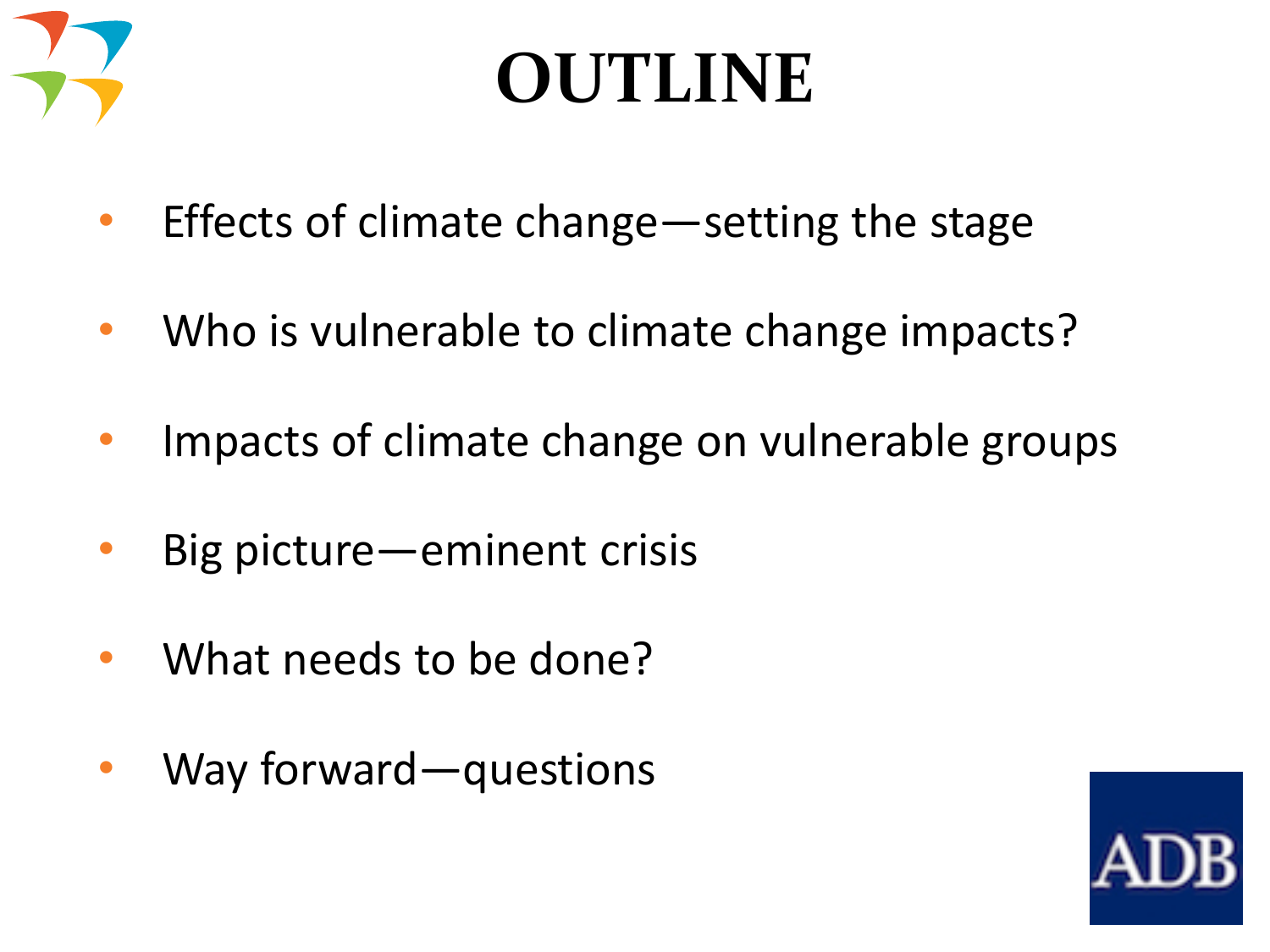

## *"Vulnerable People Suffer First and Worst"*

*Ban Ki-Moon*

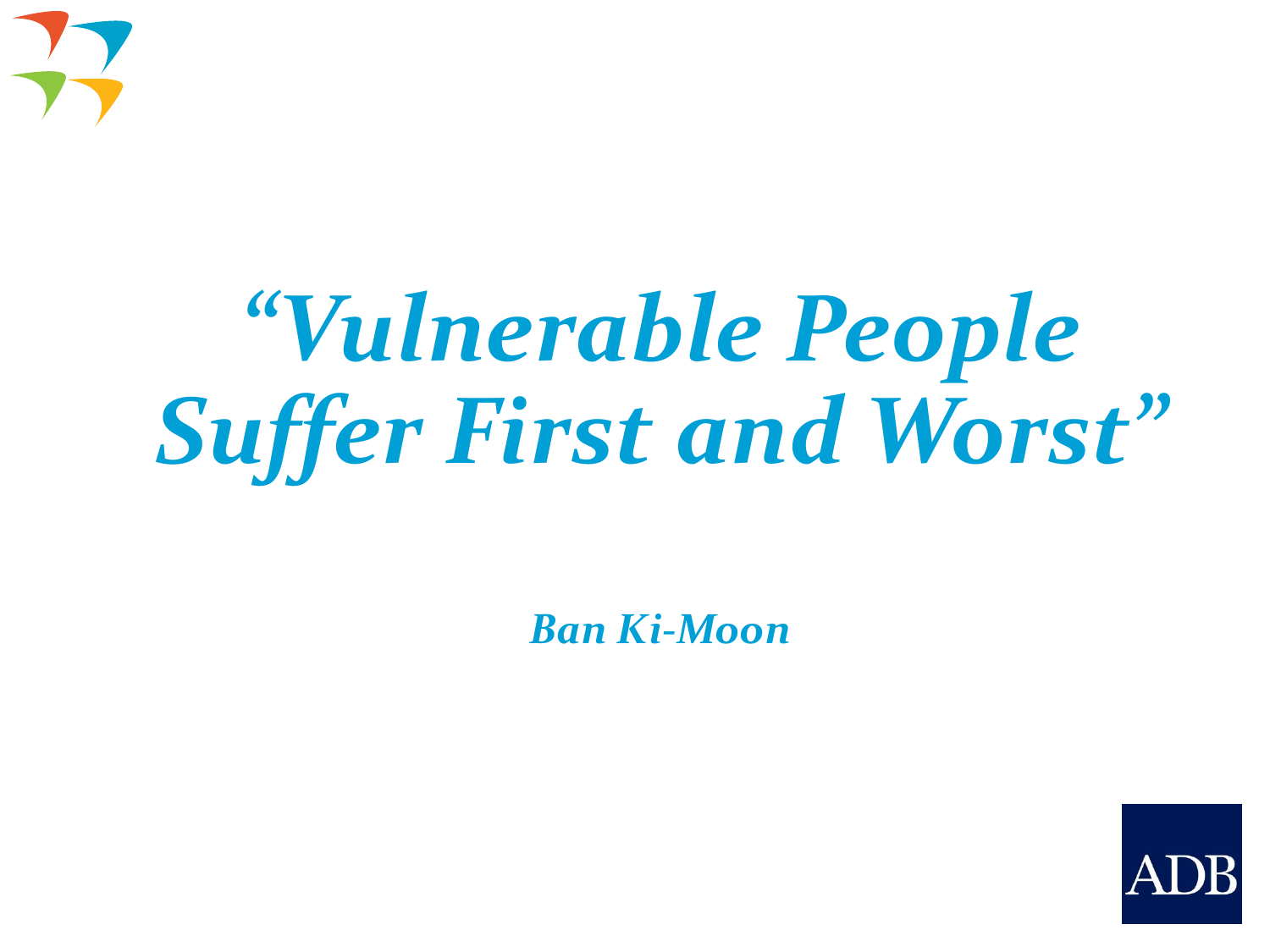

## **Effects of Climate Change**

- Short-term: erratic climate and weather extremes— natural hazards
- Long-term: altered ecosystems and habitats—loss of biodiversity, degradation of ecosystems, rainfall variability, sea level rise, ocean acidification
- Risks to human health and society. Threaten development gains and hinder the implementation of SDGs

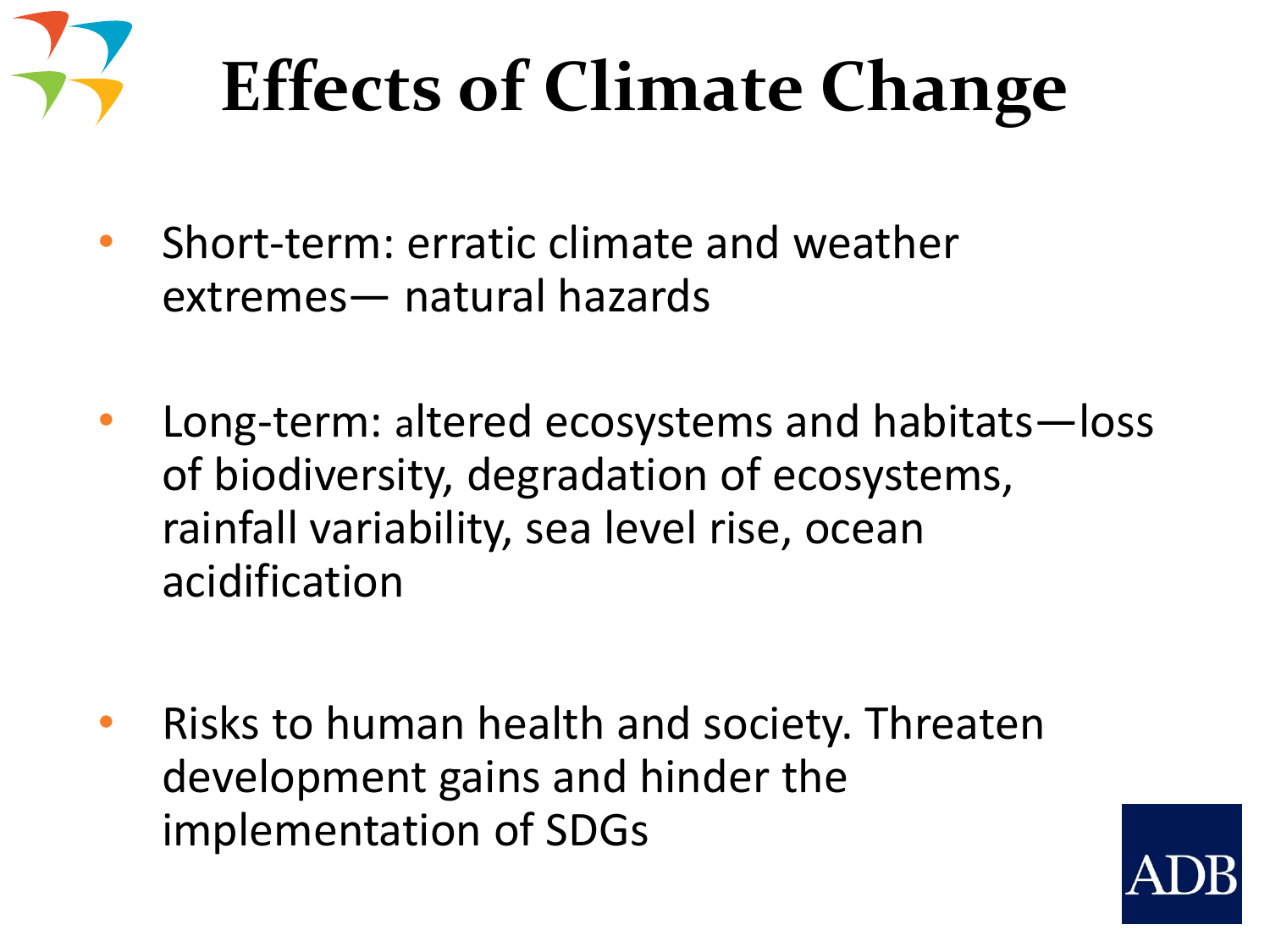

### **Effects of Climate Change: Fiji**

- **Sea level increase; rising temperature; floods:** coral bleaching, damages mangroves, water borne diseases
- **Destructive Tropical Cyclones:** displaces communities, impacts infrastructure, take human lives
- **Salt water intrusion:** impacts water, agriculture, and forests, livelihoods
- **Ocean acidification:** by 2100 dissolving coral and making it harder for species to grow shells

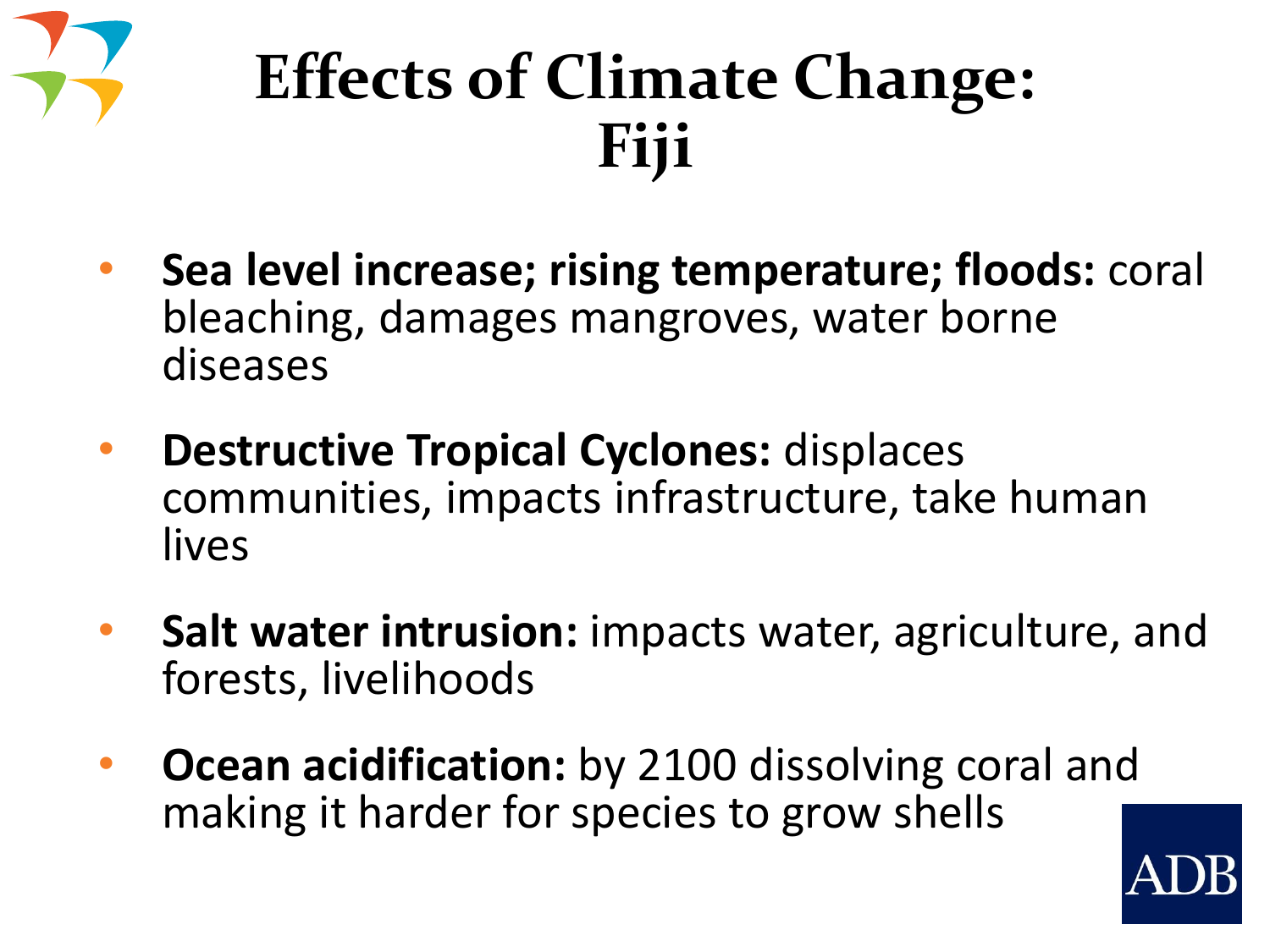

### **Effects of Climate Change: Human Rights**

- **Right to life**
- **Right to health**
- Right to water and sanitation
- Right to food
- Right to adequate standard of living
- **Right to housing**
- Right to property
- Right to self-determination
- Right to development (sustainable)
- **Right to nationality**
- **Right to mobility**

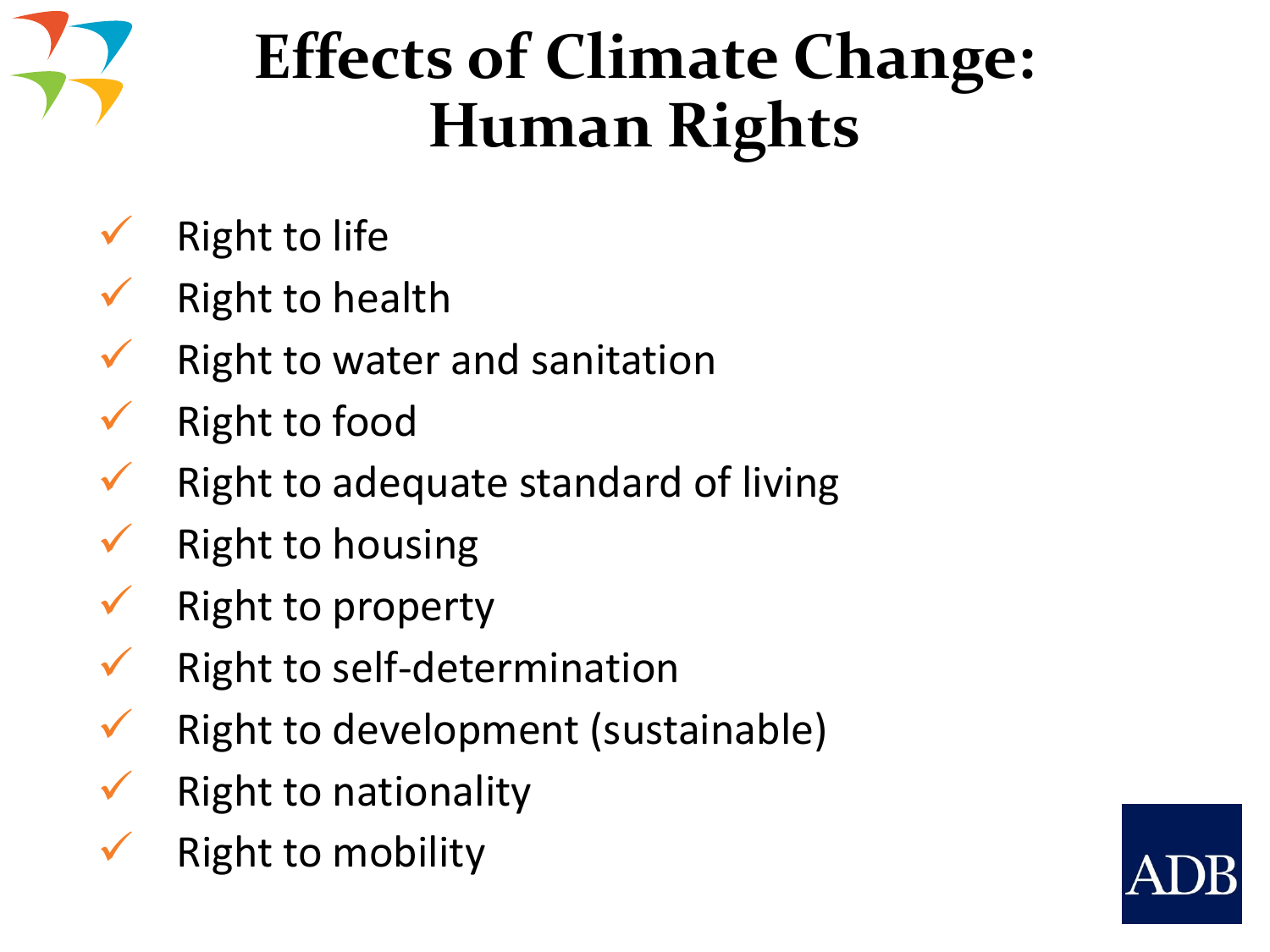

- CC has a different meaning for different people
- CC is unjust—those who have contributed least to CC causes are suffering most from its effects
- CC is unfair
- CC is a threat to global peace, security, and prosperity

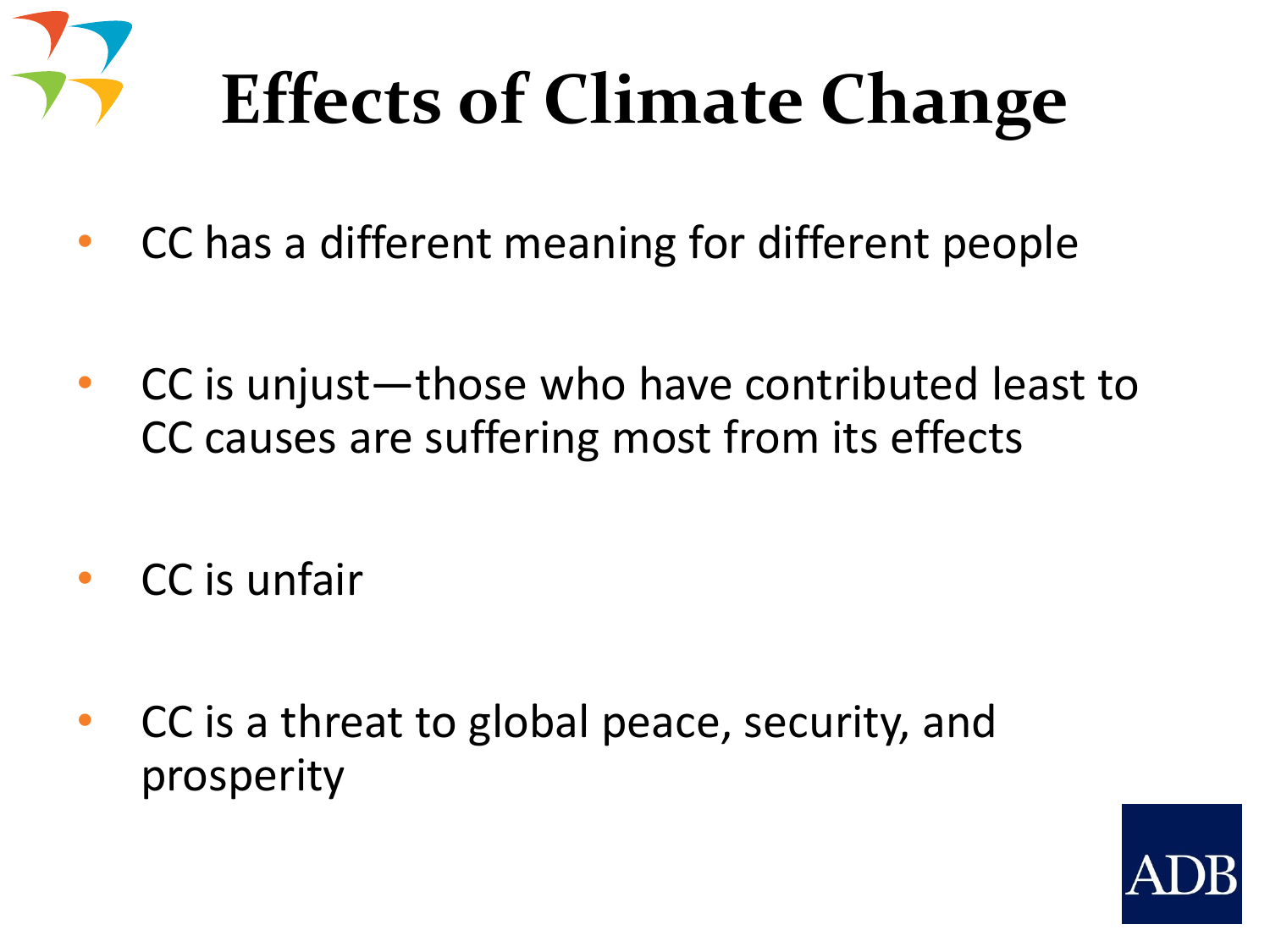# **What is Climate Vulnerability?**

- **What is vulnerability?** degree of inability to anticipate, cope with, resist, and recover from the impacts of disasters [WHO]
- **What is climate vulnerability?** degree to which geophysical, biological and socio-economic systems are susceptible to, and unable to cope with, adverse impacts of climate change [IPCC]

*Climate change is undermining the enjoyment of human rights, especially of the people on the frontline of the climate crisis who have contributed least to the causes of climate change: Mary Robinson*

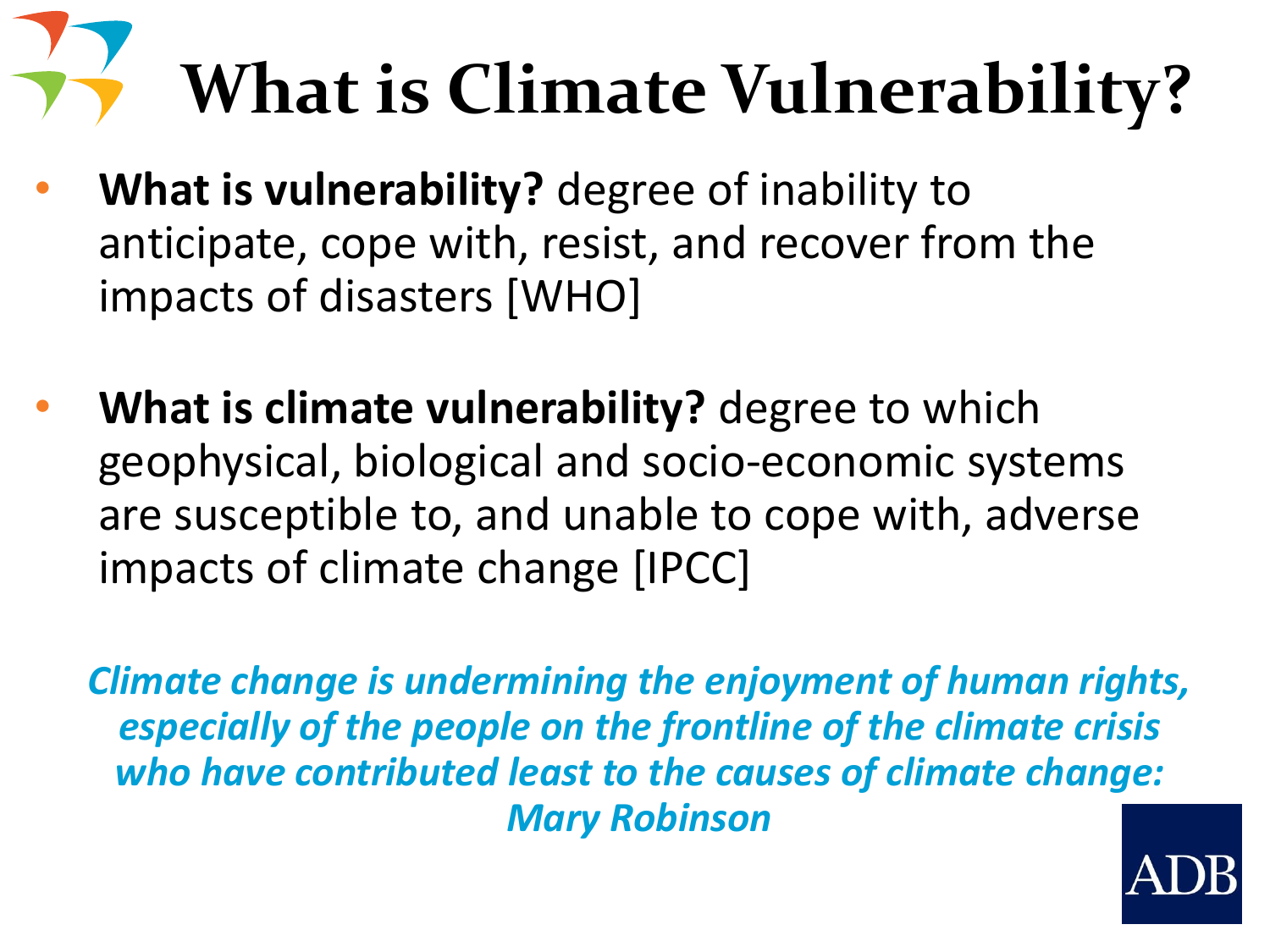## **Who is Vulnerable to CC Impacts?**

- Children
- Elderly and disabled
- Indigenous people
- Women

… *in developing countries*

*women and children are 14 times more likely to die or be injured during a disaster than men: Soroptomist International of the Americas*

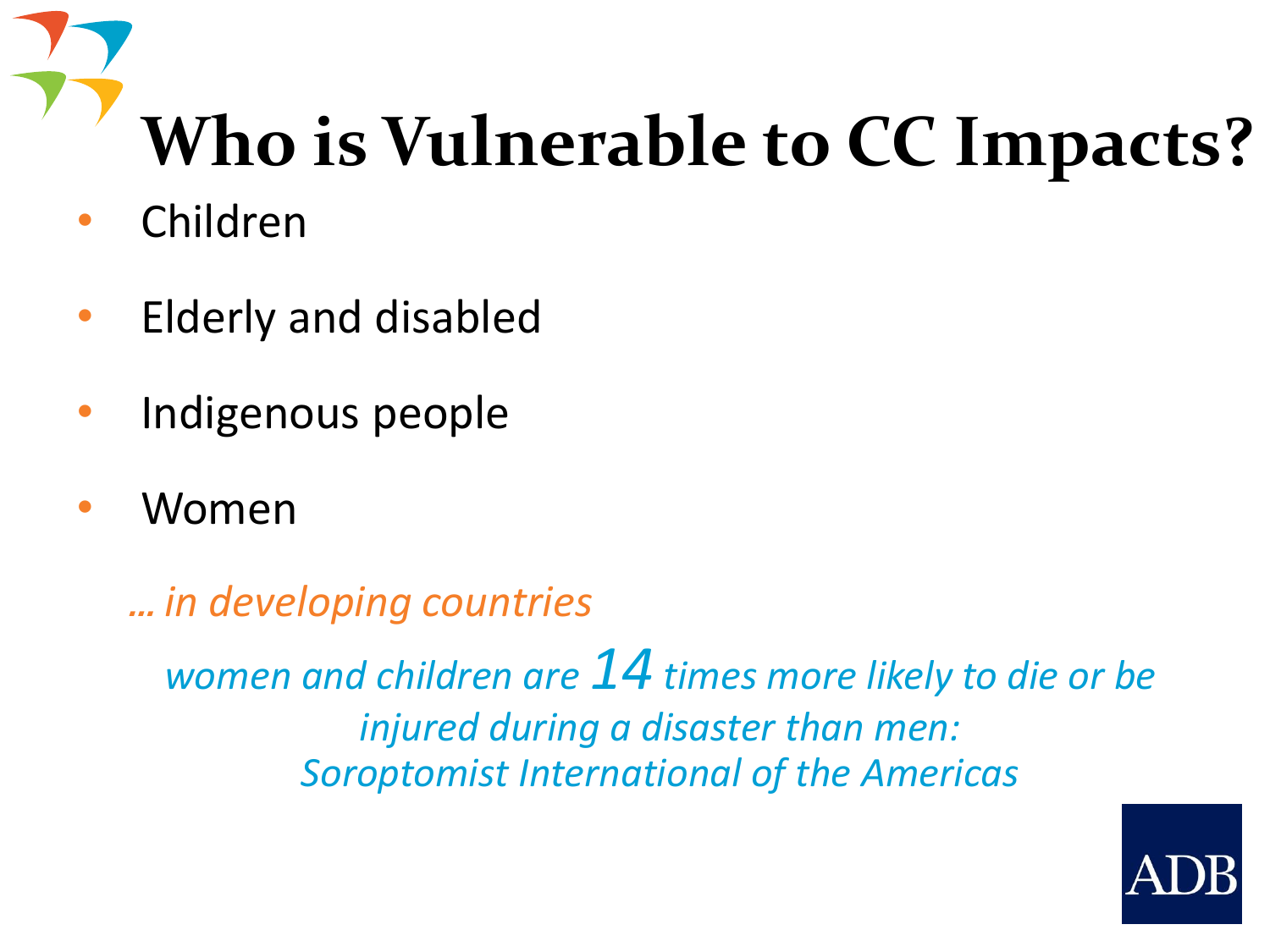# **Impacts of CC on Children**

- **Health:** more vulnerable to heat waves, vector-borne, and water-borne diseases than adults
- **Natural Disasters:** small size and relative inability to care for themselves
- **Malnutrition:** parched, cracked earth and crop failures undermine the survival and nutrition of children
- **Education:** too hot and rainy for school, schools damaged, or struggling subsistence families have children farm or fish

*Inequality and Poverty: a vicious cycle*—*a child living in poverty or deprived of adequate water and sanitation before a crisis will be more affected by a flood, drought or storm, less likely to recover quickly and at even greater risk in a subsequent crisis: UNICEF*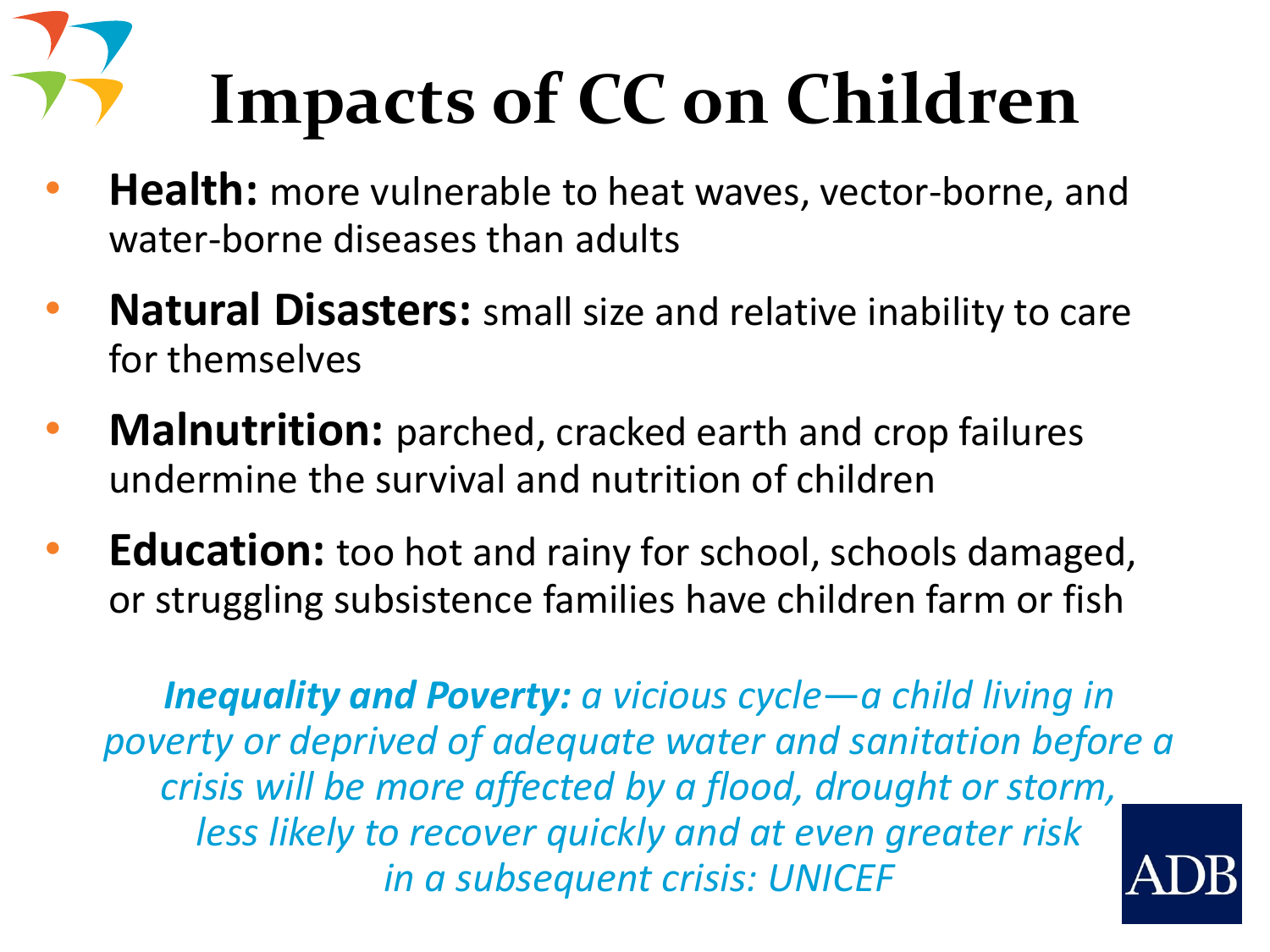

#### *Nearly 160 million children live in high or extremely high drought severity zones: UNICEF*

*More than 88 % of the existing global burden of disease due to CC occurs in children less than five years of age: WHO*

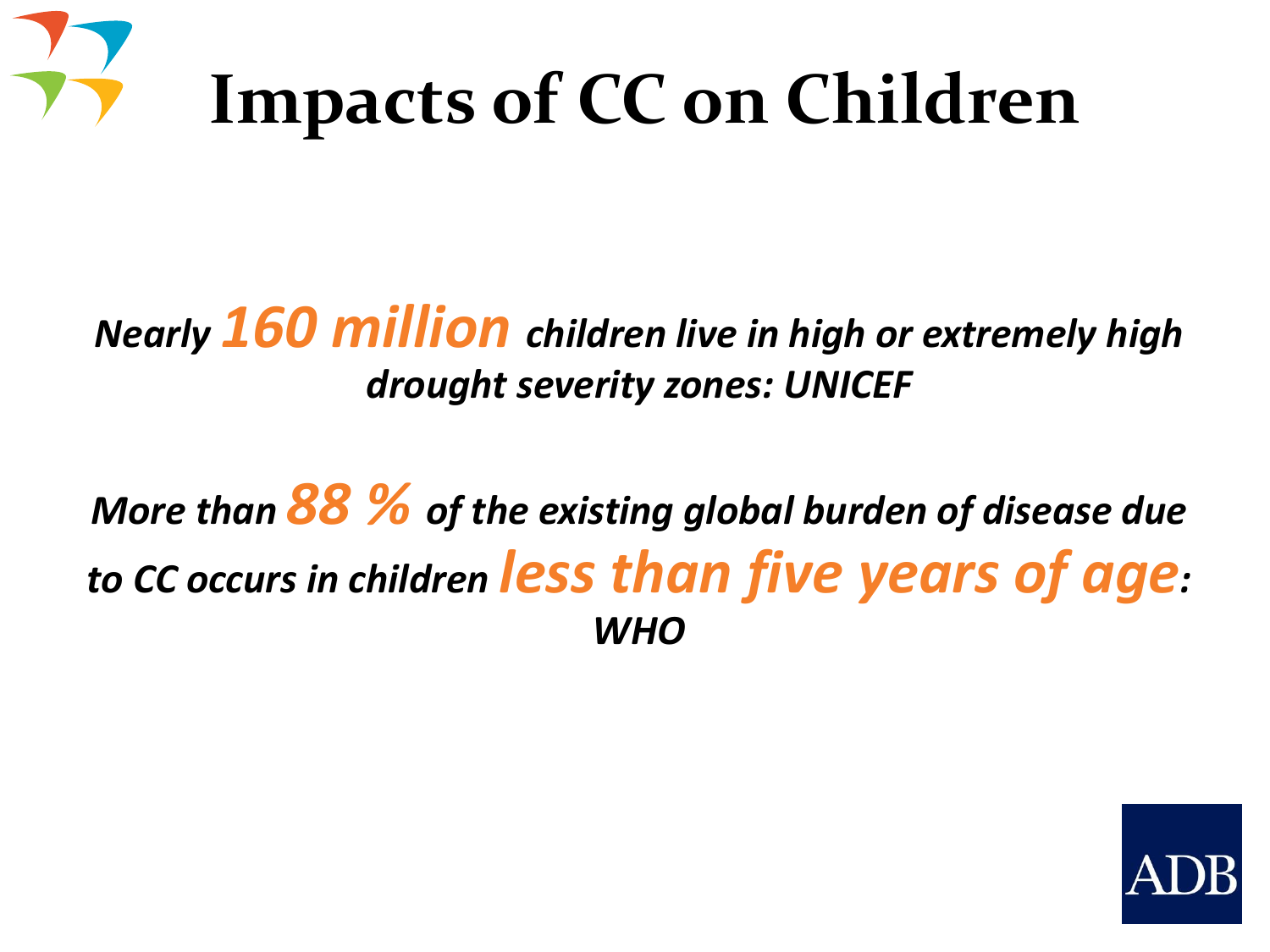

- Diminished Ability to Adapt
- Diminished Ability to Seek Assistance
- Detrimental Physical Impacts
- Loss of Access to Infrastructure and Resources
- High Poverty Rates

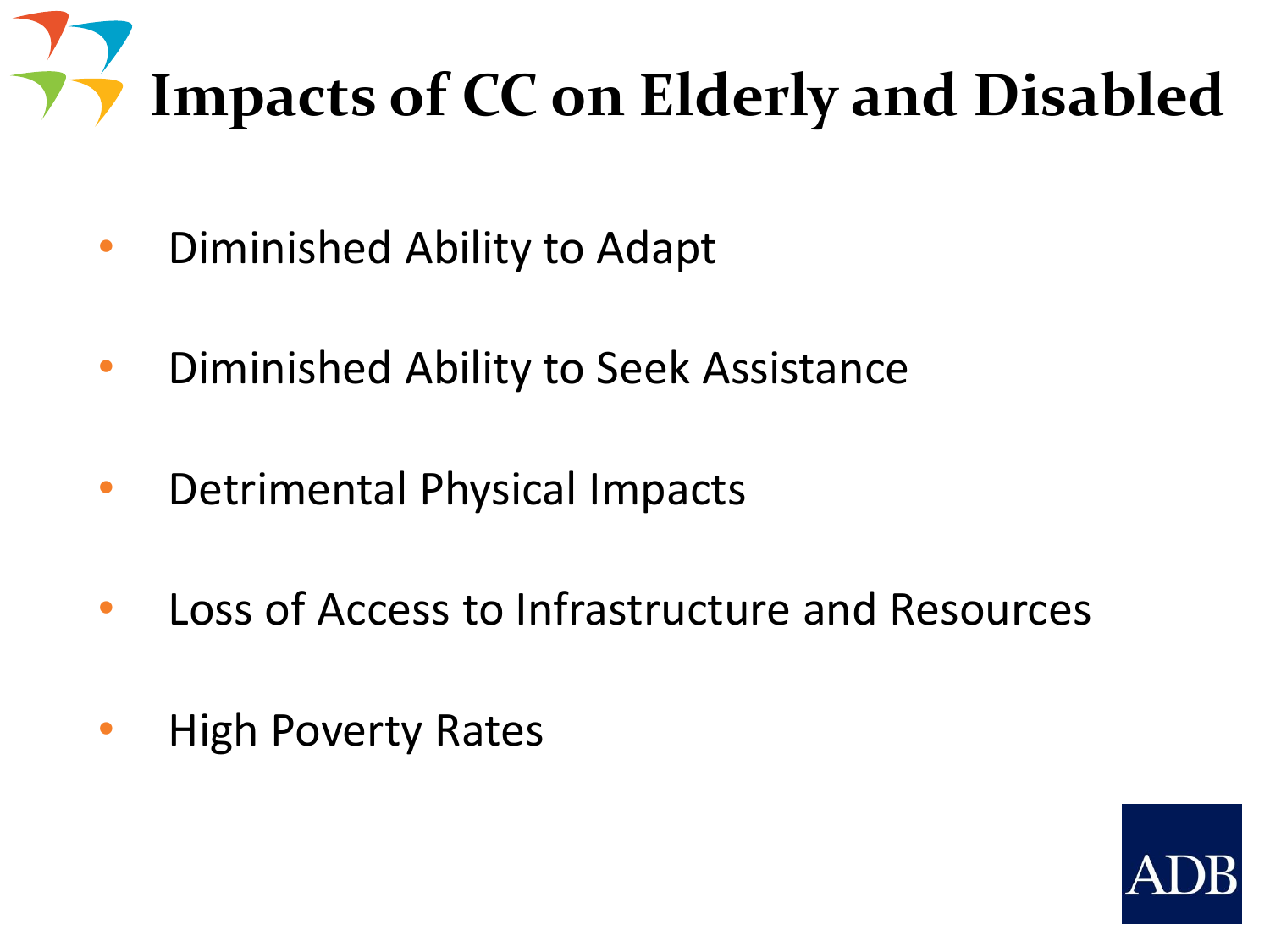

*56% of those who died during Japan's 2011 tsunami were aged 65 or over* 

*80% of those who died in France's 2003 heat wave were 70 or over*

*Climate change is having the largest impact on the world's poorest and most vulnerable people. Within this group, 20% are people with disabilities, who are nearly always doubly disadvantaged: CBM*

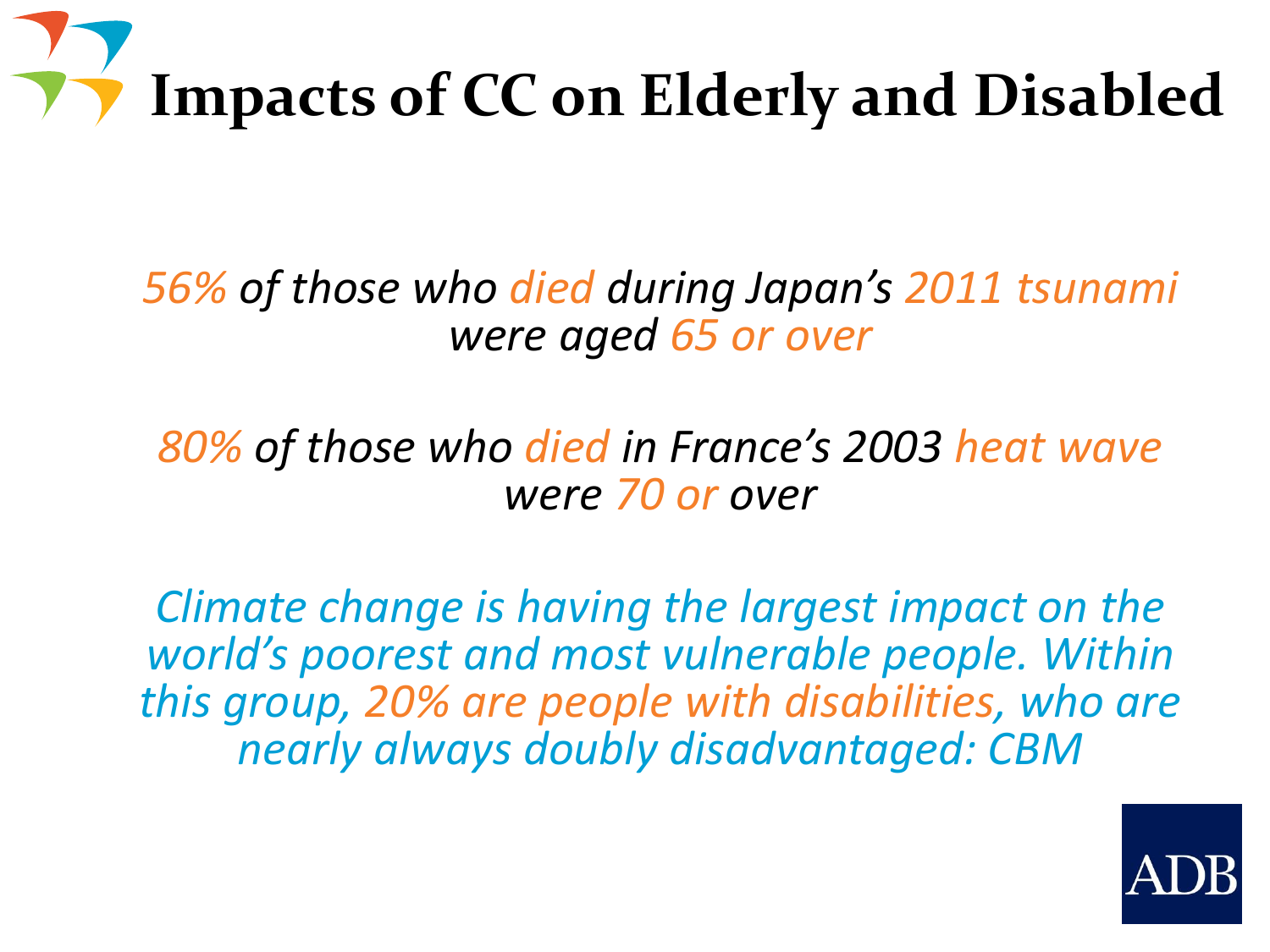# **Impacts of CC Indigenous People**

- **IPs geographical regions and ecosystems:** often live in places that are worst hit—poverty and discrimination exacerbates their vulnerability
- **Proximity to nature:** close relationships with their environments and great reliance on renewable natural resources—heightened risk of CC impacts
- **Climate induced migration:** right to self determination
- **Biofuels connection:** seen as a solution—leading to human rights violation

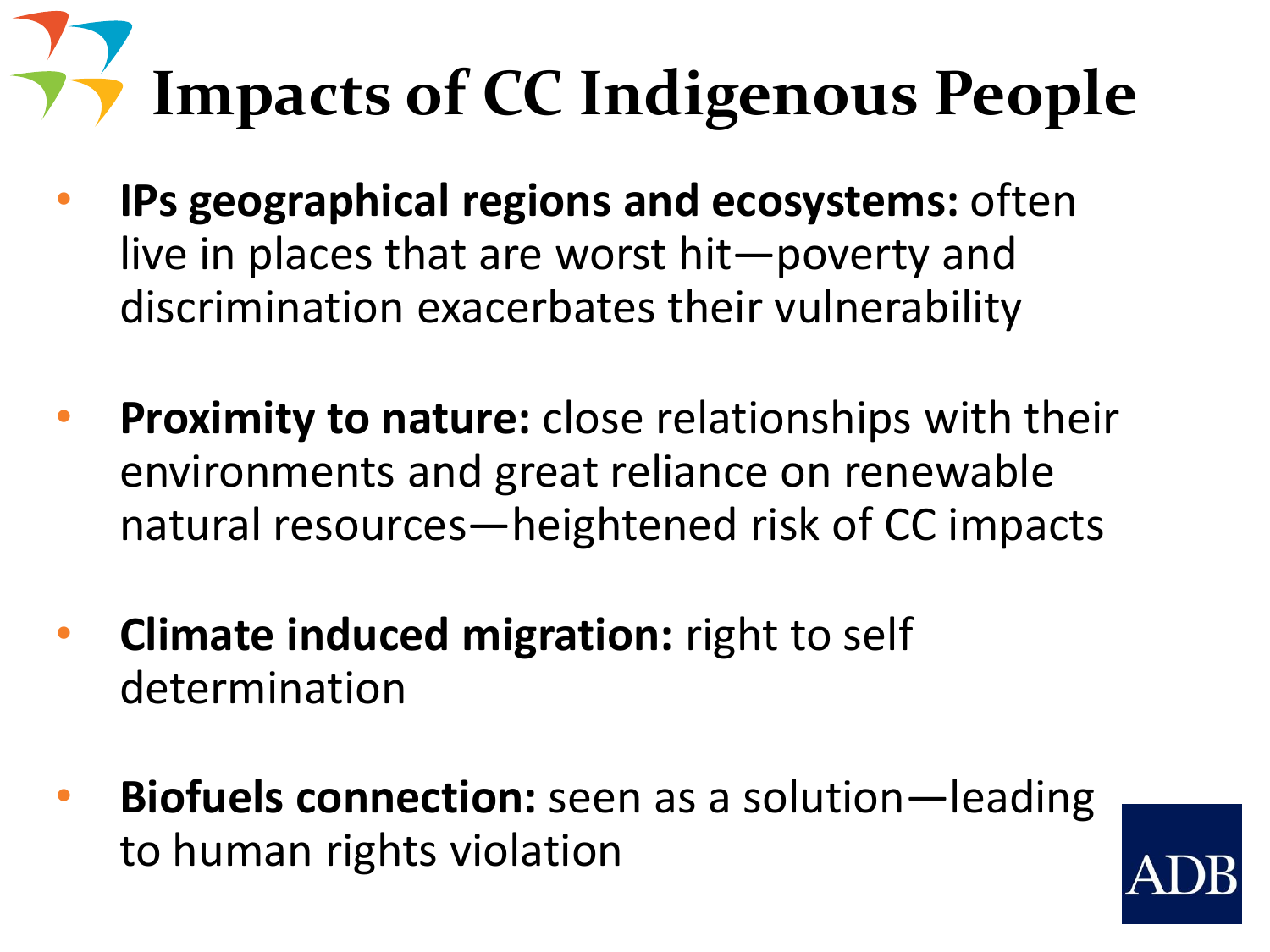

### **Impacts of CC on Poor and Indigenous People**

- **Economic growth:** CC impacts will slow down economic growth throughout the 21st century, making poverty reduction more difficult—"further erosion of food security" and "creation of new poverty traps"
- **Increased inequality:** wage-dependent poor households affected by increased food prices, especially in regions with high food insecurity and high inequality

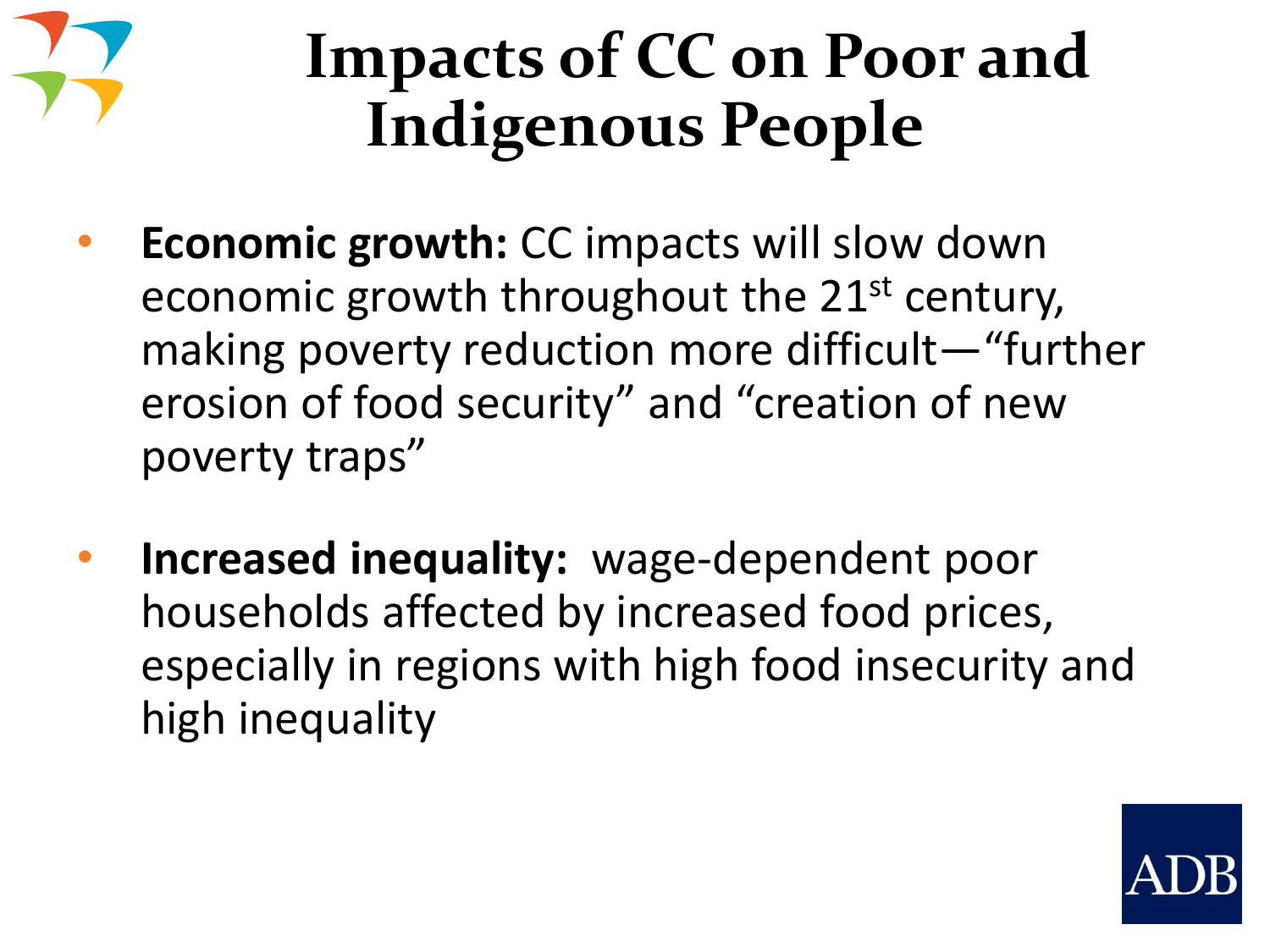

### **Mind the gap: climate change, minorities and indigenous peoples**

*In some cases, peoples' ways of life and even their very existence are being threatened by climate change*

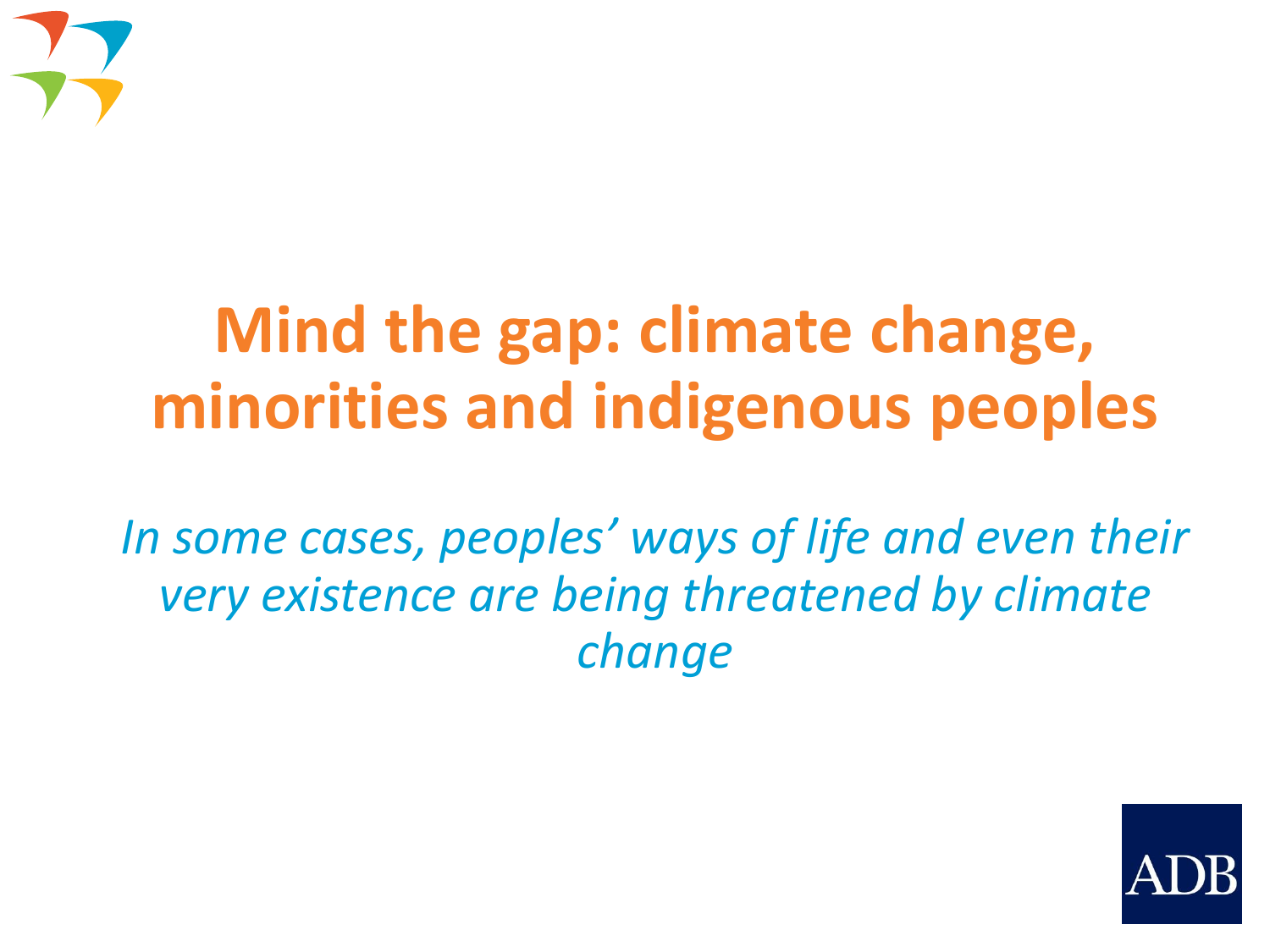## **Impacts of CC on Women**

- Land ownership and displacement
- Unequal access to resources makes women vulnerable to:
	- Crop failure
	- Fuel shortage
	- **Water scarcity**
- Natural disasters
- Disease

#### *Climate change is a women's issue*

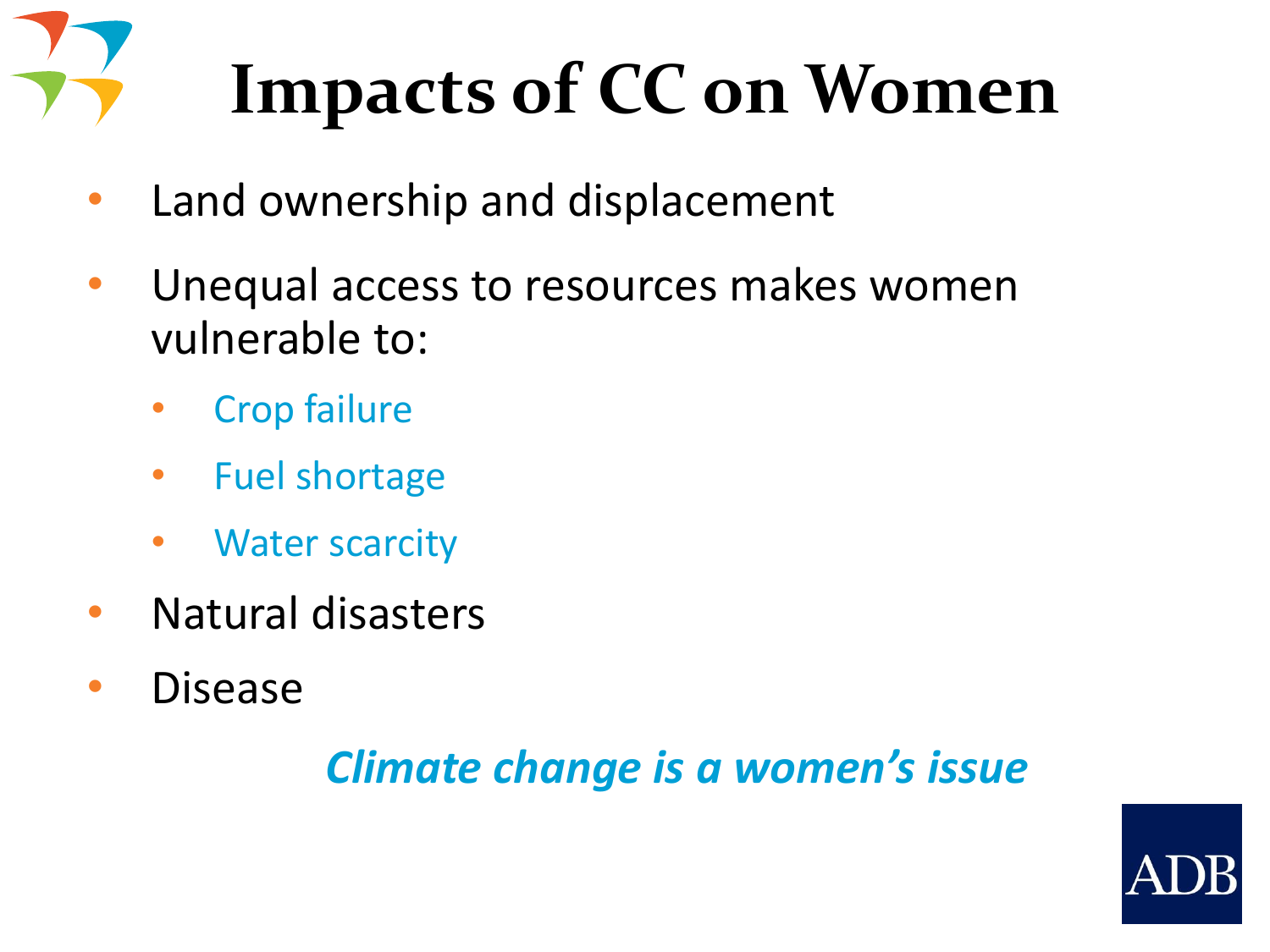

#### *An average of 77% of the fatalities were women some of whom drowned as a result of not being taught how to swim after Tsunami in 2004*

#### *300% increase in new domestic violence cases after two tropical cyclones hit Tafe Province in Vanuatu in 2011*

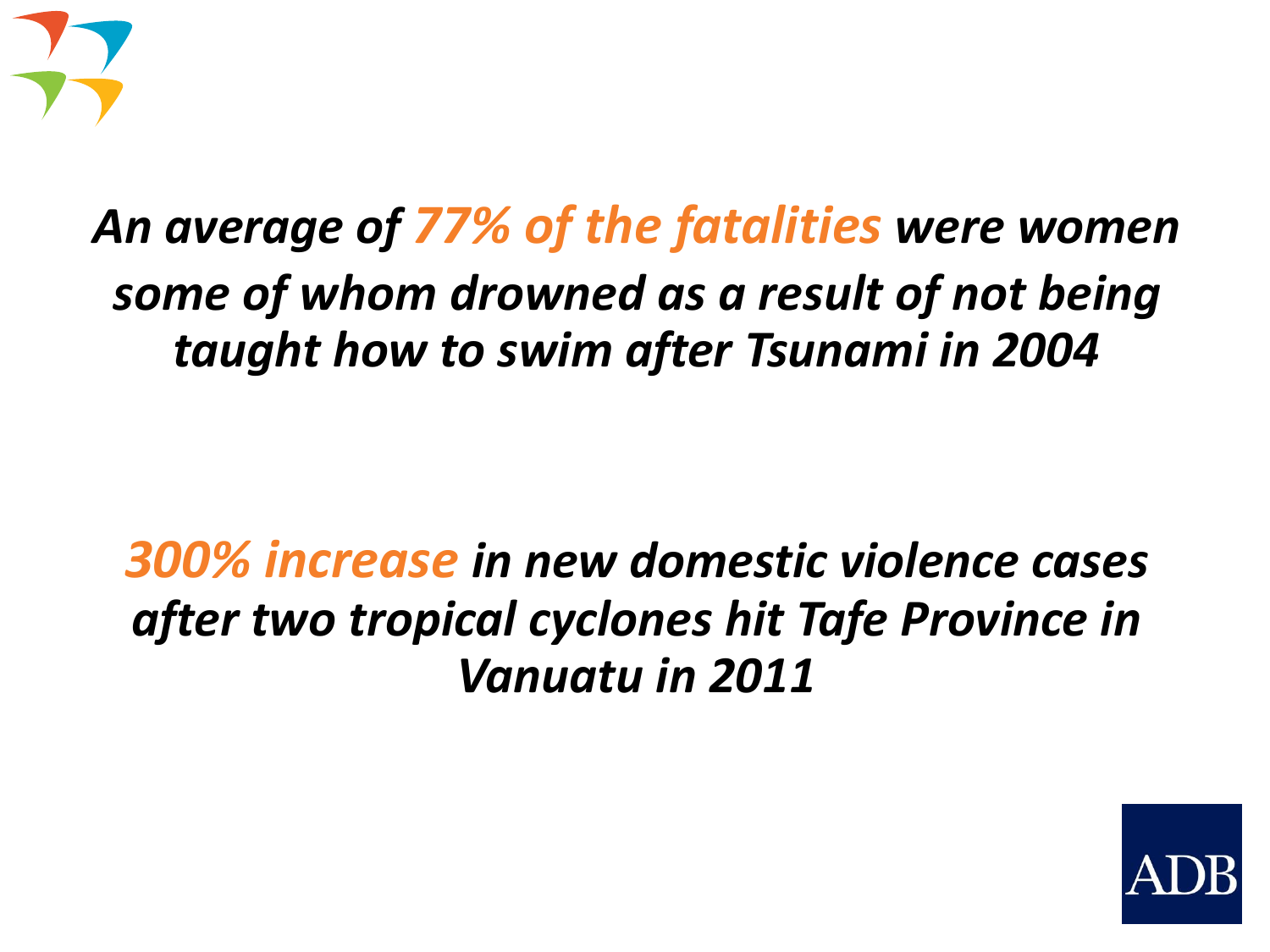# **Big Picture—Eminent Crises**

- Hunger, Diseases—UNPRECEDENTED DEATHS
- **Mass Migration**
- **Violence**
- **National Security Crisis**
- Grave Injustice

**"***Climate change is the biggest threat to human rights in the 21st century.***"** *Mary Robinson*

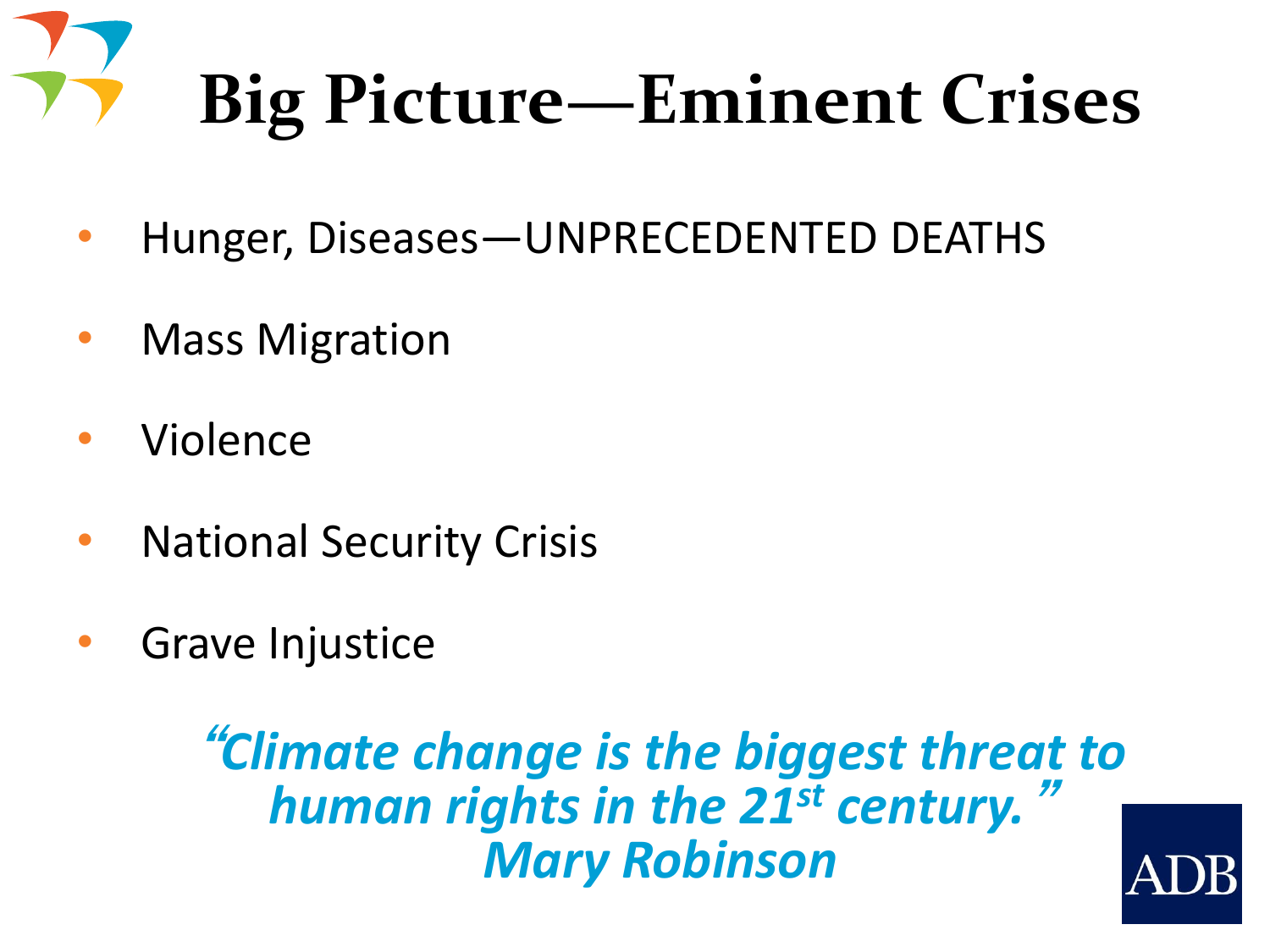

## **What Needs to be Done?**

- Improve basic public health measures
- Increase capacity for disaster preparedness and response
- Alleviate poverty
- Promote inclusive growth
- Inclusive planning and decision making
- Awareness raising

*Women Agents of Change: Women are not only vulnerable to CC but they are also effective actors or agents of change in relation to both mitigation and adaptation: Women Watch*

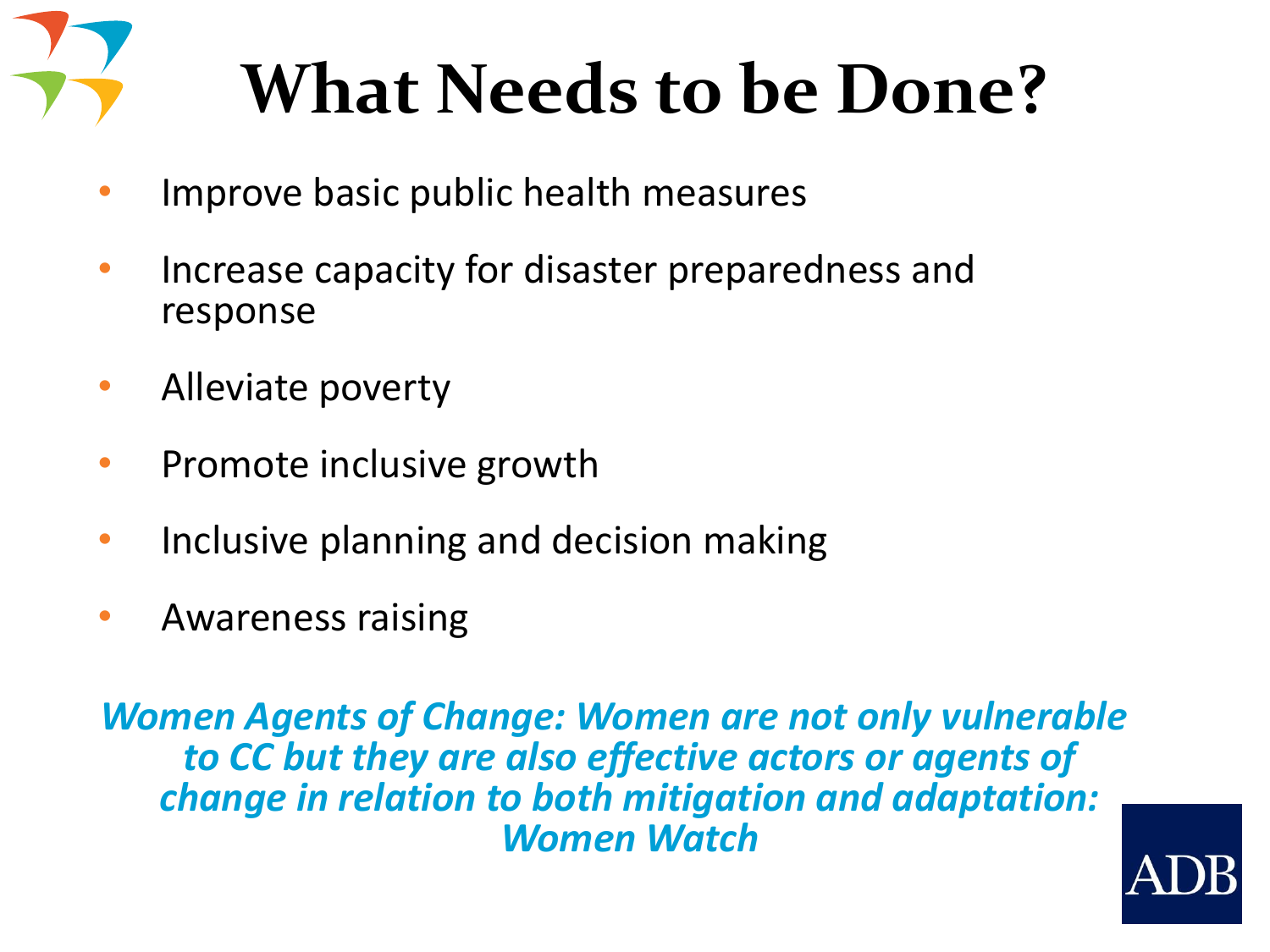# **How Can Judges Respond to CC?**

- *Judicial responses:* Judges' proactive responses can facilitate vulnerable peoples' access to justice
- *Seemingly simple:*
	- Challenges to projects and EIAs—small cases add up
	- Land entitlement and water claims
- *As complex as:*
	- Claims for refugee status
	- Human rights: rights to nationality, right to life, right to an environment capable of sustaining human life

#### *The human cost of global warming has a name: climate injustice: Mary Robinson*

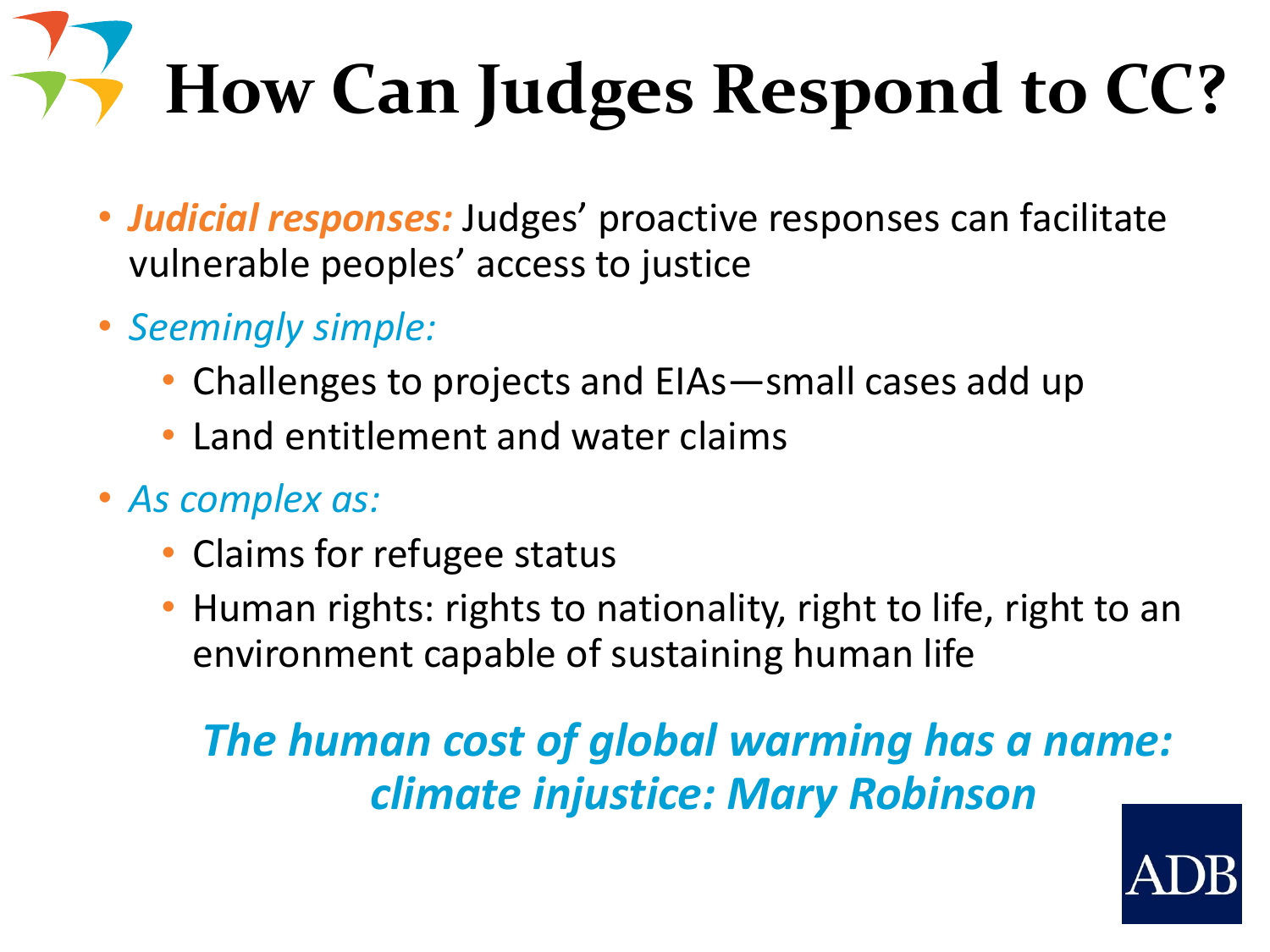### **Vulnerable People CC Litigation**

#### Women

• *Maria Khan et al. v. Pakistan* (2019 Lahore HC petition): climate change disproportionately affects women. Renewable energy is key to meeting Paris Agreement targets. Government's failure to prioritize RE violates constitutional and Paris Agreement obligations

#### Children

• *Ali v. Pakistan* (2016 SC petition): 7-year old challenges plan to exploit untapped coal fields. Government is bound by constitution and Paris Agreement to ensure a stable climate system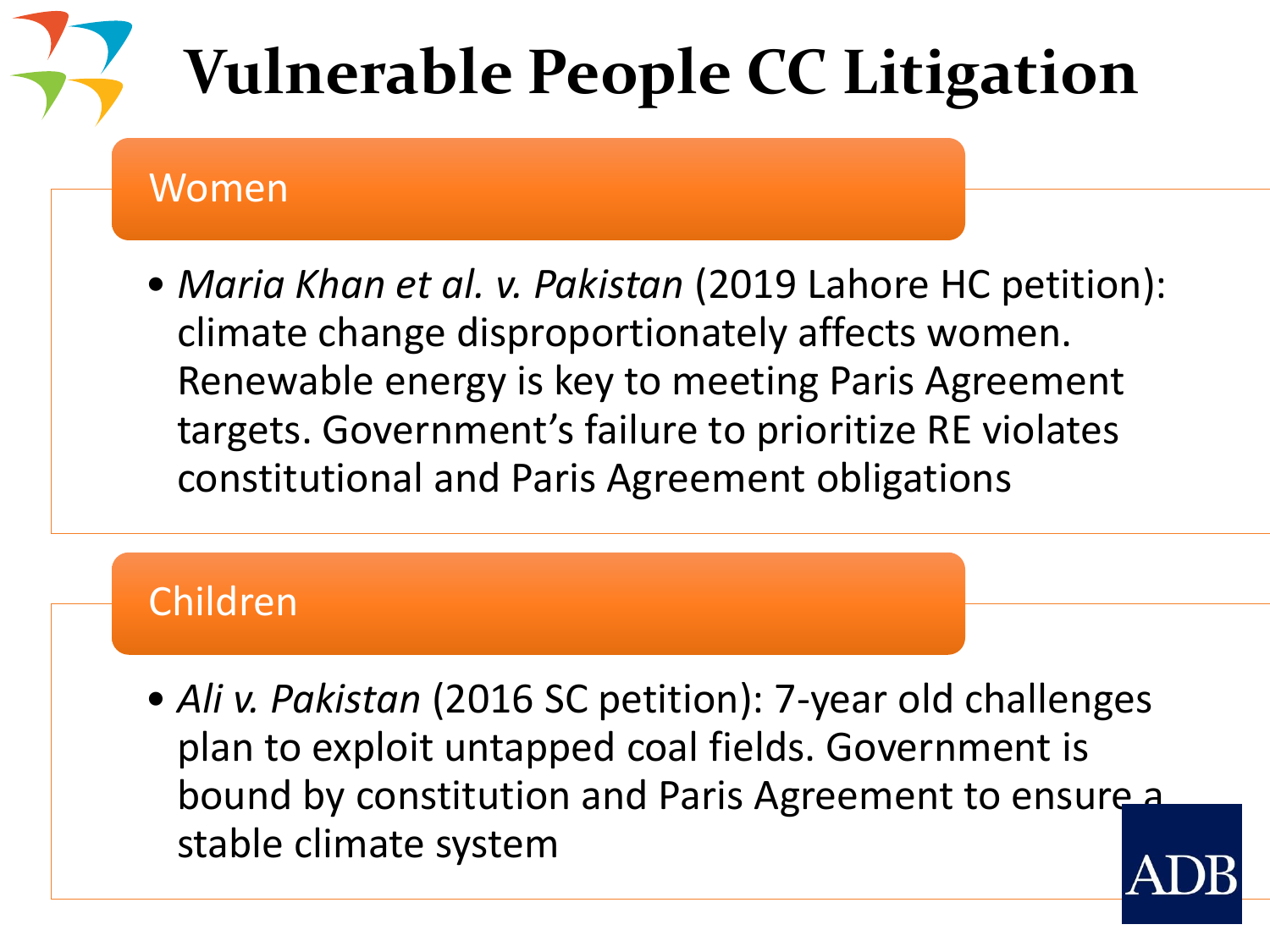### **Vulnerable People CC Litigation**

#### Children

- *Juliana et al. v. United States* (2016 petition): 21 youth plaintiffs argue they have a constitutional right to life, threatened by climate change. Government must develop a plan to phase out fossil fuel emissions and stabilize climate system
- *Sacchi et al. v Argentina, Brazil, Germany, & Turkey* (2019 petition to Committee on the Rights of the Child): 16 youths argue climate change is a children's rights crisis. Seek recommendations that countries amend laws and policies to ensure accelerated mitigation and adaptation efforts. Petition includes 3 teenagers from Marshall Islands and 1 teenager from Palau

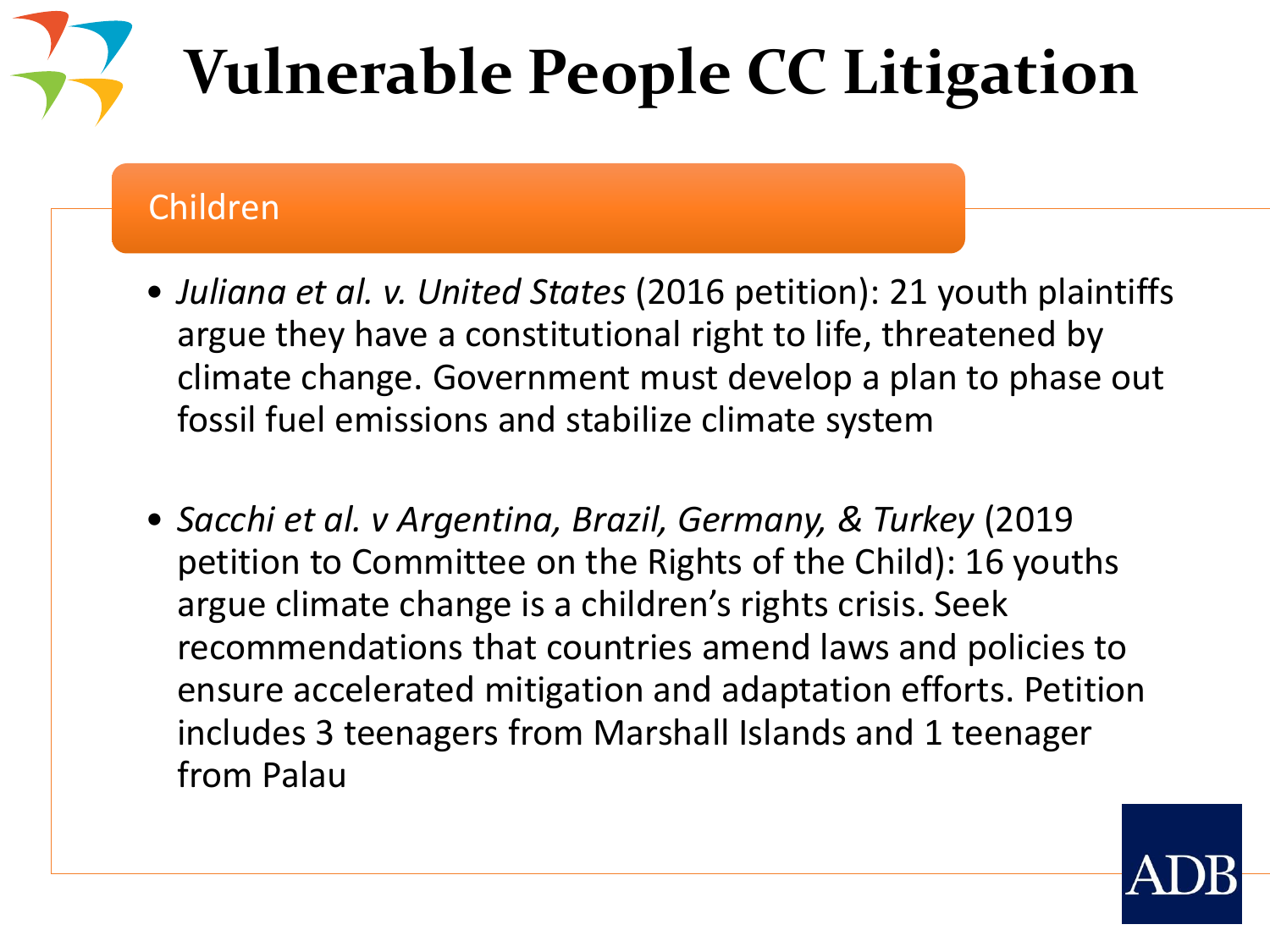## **Vulnerable People CC Litigation**

#### Indigenous Peoples

• *Petition of Torres Strait Islanders to the UN Human Rights Committee Alleging Violations Stemming from Australia's Inaction on Climate Change* (2019): Government's failure to address climate change violates petitioners' fundamental human rights under ICCPR

#### Elderly

• *Swiss Senior Women for Climate Protection v. Swiss Federal Council* (2019 SC petition): 770 women aged 65+ seek more ambitious climate action. Switzerland not on target to meet Paris Agreement goals. Climate change disproportionately affects older people

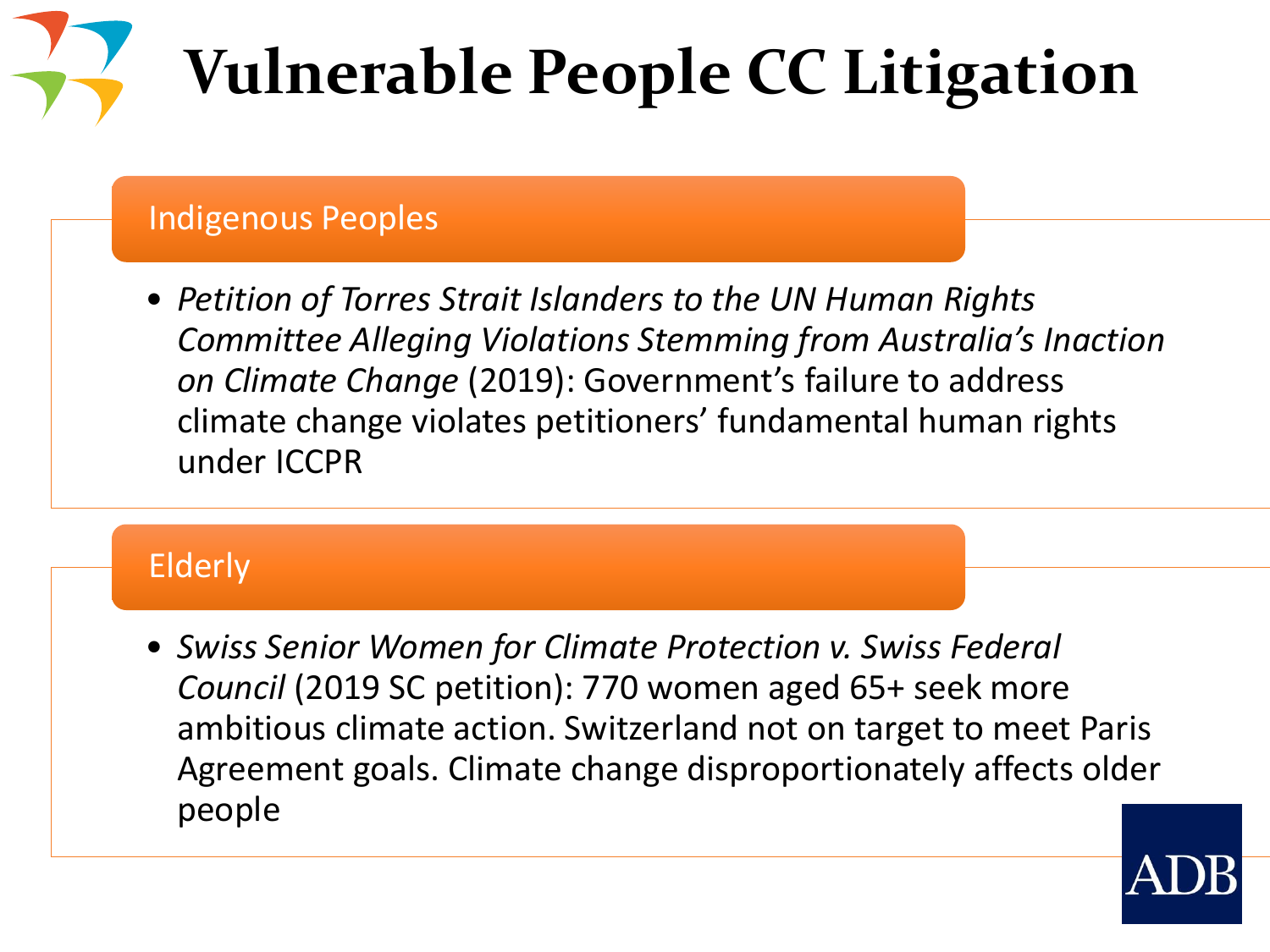## **Way Forward-Questions?**

- How can we?
	- $\triangleright$  Integrate the needs of men and women into CC policies?
	- $\triangleright$  Move away away from largely scientific, market-based CC responses to a more people-focused, gender-aware approach?
	- Ensure human rights are at the canter of CC responses?
	- $\triangleright$  Ensure women play an equal role in decision-making around CC?
- What successful strategies are already adopted by men and women?